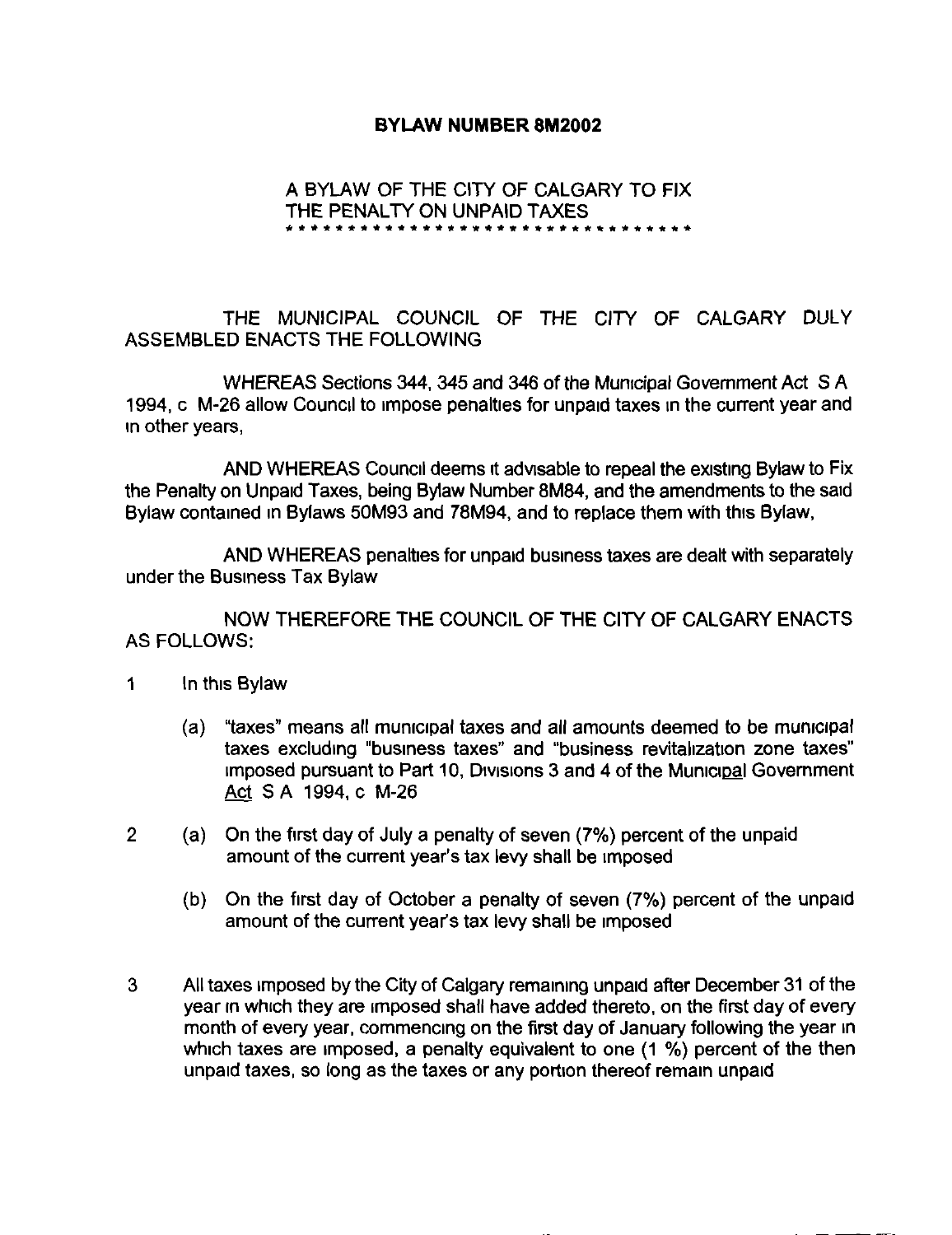- 4 A penalty imposed under Sections 2 and 3 above forms part of the tax in respect of which it is imposed
- 5 Bylaw Numbers 8M84, 50M93 and 78M94 are hereby repealed
- 6 This Bylaw comes into force on the date it is passed

READ A FIRST TIME THIS 25TH DAY OF FEBRUARY 2002

READ A SECOND TIME THIS 25TH DAY OF FEBRUARY 2002

READ A THIRD TIME THIS 25<sup>TH</sup> DAY OF FEBRUARY 2002.

**MAYOR** 

DATED THIS  $25\%$  DAY OF FEBRUARY 2002

CITY CLERK